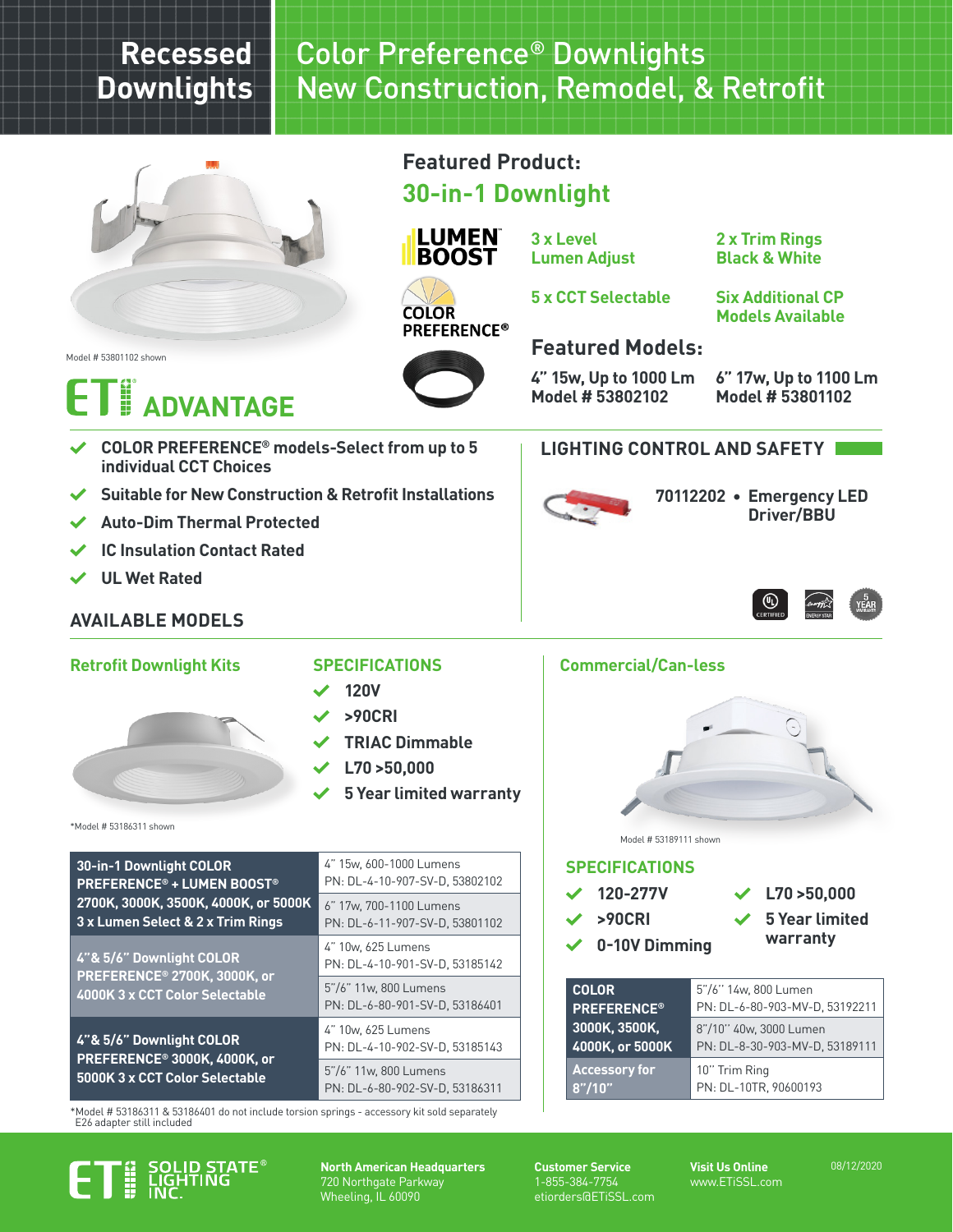#### **PART NUMBER GUIDE**



### **PRODUCT/SKU DETAILS**

| <b>GENERAL SPECIFICATIONS:</b>          |                                    |                   |             |          |                |  |  |  |
|-----------------------------------------|------------------------------------|-------------------|-------------|----------|----------------|--|--|--|
| <b>Voltage</b>                          | 120VAC*                            | Frequency         | $50/60$ Hz. | CRI      | 90             |  |  |  |
| <b>Power Factor</b>                     | >.90                               | THD               | $< 20\%$    | Rating   | cULus Wet      |  |  |  |
| <b>Temperature</b>                      | $-4^{\circ}$ F to $+104^{\circ}$ F | <b>Rated Life</b> | 50.000 hrs. | Warranty | 5 Year Limited |  |  |  |
| *120-277V on Commercial/Can-less models |                                    |                   |             |          |                |  |  |  |

#### **ORDERING GUIDE**

|                    |               |                                                                              |                                  | LED              |                          |     |                       |                                          |     | Input       | Case |
|--------------------|---------------|------------------------------------------------------------------------------|----------------------------------|------------------|--------------------------|-----|-----------------------|------------------------------------------|-----|-------------|------|
| Part #             | Model #       | <b>Description</b>                                                           | <b>Replaces Watts Lumens LPW</b> |                  |                          |     | <b>CCT</b>            | <b>Product Dim.</b>                      | CRI | Voltage     | Pack |
| DL-4-10-907-SV-D   | 53802102      | 4" 30-in-1 COLOR PREFERENCE® Downlight with<br>Lumen Select - TRIAC Dimmable | 65/75/85w<br>Par                 | 15w              | $600 / 800$ N/A<br>/1000 |     | 27/30/35/40/<br>5000K | $4.92 \times 3.14$ in.                   | 90  | <b>120V</b> | 4    |
| DL-6-11-907-SV-D   | 53801102      | 6" 30-in-1 COLOR PREFERENCE® Downlight with<br>Lumen Select - TRIAC Dimmable | 65/75/85w<br>Par                 | 17w              | 700 / 900 N/A<br>/1100   |     | 27/30/35/40/<br>5000K | 7.48 x 3.64 in.                          | 90  | <b>120V</b> | 4    |
| DL-4-10-902-SV-D   | 53185143      | 4" COLOR PREFERENCE® Downlight - TRIAC<br>Dimmable                           | 65w Par                          | 10w              | 625                      | 63  | 30 / 40 / 5000K       | $4.92 \times 2.51$ in.                   | 90  | <b>120V</b> | 4    |
| DL-4-10-901-SV-D   | 53185142      | 4" COLOR PREFERENCE® Downlight - TRIAC<br>Dimmable                           | 65w Par                          | 10w              | 625                      | 63  | 27/30/4000K           | $4.92 \times 2.51$ in.                   | 90  | <b>120V</b> | 4    |
| DL-6-80-901-SV-D   | 53186401      | 5"/6" COLOR PREFERENCE® Downlight - TRIAC<br>Dimmable                        | 65w Par                          | 8.5 <sub>w</sub> | 800                      | 73  | 27/30/4000K           | $7.48 \times 3.15$ in.                   | 90  | <b>120V</b> | 4    |
| DL-6-80-902-SV-D   | 53186311      | 5"/6" COLOR PREFERENCE® Downlight - TRIAC<br>Dimmable                        | 65w Par                          | 8.5w             | 800                      | 73  | 30/40/5000K           | $7.48 \times 3.15$ in.                   | 90  | <b>120V</b> | 4    |
| DL-6-80-903-MV-D*  | 53192211      | 5"/6" COLOR PREFERENCE® Downlight, 0-10V<br>Dimmable                         | 65w Par                          | 14w              | 800                      | 57  | 30/35/40/<br>5000K    | $7.48 \times 4.45$ in.                   | 90  | 120-277V    | 4    |
| DL-8-30-903-MV-D*  | 53189111      | 8"/10" COLOR PREFERENCE® Downlight, 0-10V<br>Dimmable                        | 150 <sub>w</sub>                 | 40w              | 3,000                    | 75  | 30/35/40/<br>5000K    | 9.74 x 4.25 in.                          | 90  | 120-277V    | 4    |
| <b>Accessories</b> |               |                                                                              |                                  |                  |                          |     |                       |                                          |     |             |      |
| EMA 25FY-170       | 70112202      | Emergency LED Driver - Compatible w/ all shown<br>models                     | N/A                              | 25w              | N/A                      | N/A | N/A                   | $12.4 \times 2.3 \times 1.5$ in.         |     | 100-347V    | 10   |
| DL-10TR            | 90600193      | 10" Trim for COLOR PREFERENCE® Downlight                                     | N/A                              | N/A              | N/A                      | N/A | N/A                   | Outer Dia 11.75 in<br>Inner Dia 8.125 in | N/A | N/A         | 20   |
| <b>NA</b>          | 953186311-B01 | Torsion Spring Kit - Compatible with 53186311<br>& 53186401                  | N/A                              | N/A              | N/A                      | N/A | N/A                   |                                          |     |             |      |



**North American Headquarters** 720 Northgate Parkway Wheeling, IL 60090

**Customer Service** 1-855-384-7754 etiorders@ETiSSL.com **Visit Us Online** www.ETiSSL.com